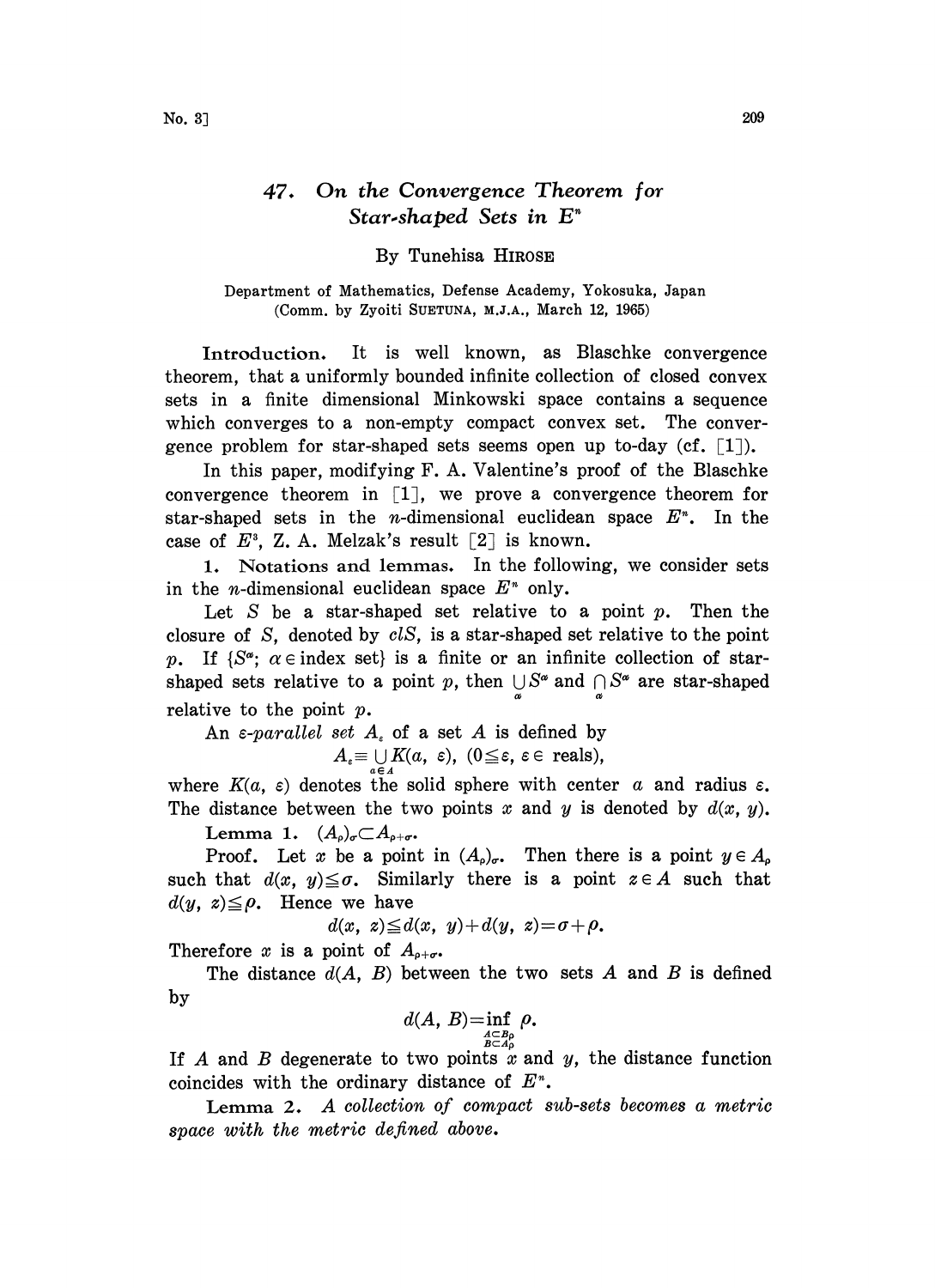210 **T. HIROSE** [Vol. 41,

Proof. i)  $d(A, A)=0$ , ii)  $d(A, B) = d(B, A),$ 

and iii)  $d(A, B) > 0$ , if  $A \neq B$ 

are trivial consequences of the definition and the compactness of the sets  $A$  and  $B$ . To prove

iv)  $d(A, C) \leq d(A, B) + d(B, C)$ ,

let  $d(A, B) = \rho$ ,  $d(B, C) = \sigma$  and  $\rho + \sigma = \tau$ . Then  $B \subset A_{\rho}$ , and by lemma 1,  $B_{\sigma}\subset (A_{\rho})_{\sigma}\subset A_{\tau}$ . Since  $C\subset B_{\sigma}$ , we have  $C\subset A_{\tau}$ . Similarly we have  $A \subset C_{\tau}$ . Hence  $d(A, C) \leq \tau = d(A, B) + d(B, C)$ .

A family of sets  $\mathfrak{M} = \{A^{\alpha}; \alpha \in \text{index set}\}\$ is uniformly bounded if there exists a solid sphere  $K(0, R)$  with center at the origin and with radius  $R(0 \leq R \lt \infty)$  which contains the entire sets of  $\mathfrak{M}$ .

Given a set A and a point  $p$ , the set

 $_{p}A = \{x | \exists y \in A, x = \beta p + \gamma y \text{ for } \beta \geq 0, \gamma \geq 0 \text{ and } \beta + \gamma = 1\}$ is called the *star extension* of a set  $A$  relative to a point  $p$ . It is easily seen that, if a set A is compact then  $_A$ A is also compact.

**Lemma 3.** If a set A is star-shaped relative to a point  $p$ , and q be a point such that  $d(p, q) < \varepsilon$ , then  $d(A, qA) < \varepsilon$ .

Proof. By the definition of star extension,  $A\subset_{a}A\subset_{a}A_{s}$ . If  $x \in {}_{a}A$ , then there is a point  $a \in A$  such that  $x = \beta q + \gamma a$ ,  $\beta \geq 0$ ,  $\gamma \geq 0$ and  $\beta+\gamma=1$ . Let  $y=\beta p+\gamma a$ . Then  $y \in A$ , for A is star-shaped relative to  $p$ ; and

$$
d(x, y)=||x-y||=||\beta q+\gamma a-||\beta p-\gamma a||
$$
  
= $\beta$ || $q-p$ || $\langle \beta \cdot \varepsilon \leq \varepsilon$ .

Hence  $d(A, A) < \varepsilon$ .

A sequence of sets  $\{A^i; i=1, 2, \cdots\}$  is said to converge to a set A if  $\lim d(A^i, A)=0$ .

2. Convergence Theorem.

**Theorem.** Let  $\mathfrak{M} = \{S^{\alpha} : \alpha \in index \text{ set}\}$  be a uniformly bounded infinite collection of compact star-shaped sets in  $E<sup>n</sup>$ . Then  $\mathfrak{M}$ contains a sequence which converges to a non-empty compact starshaped set.

Proof. By the same reasoning of  $\lceil 1 \rceil$  (Th. 3.8), we can prove that there exists a sequence  $\{S^*, n=1, 2, \cdots\}$  such that for any  $\varepsilon > 0$  there is a number N and for any  $m > N$  and  $n > N$ , we have  $d(S^m, S^n) < \varepsilon$ .

Now each  $S<sup>n</sup>$  is a star-shaped set, so let  $p<sup>n</sup>$  be a point relative to which  $S^*$  is star-shaped. Since  $\{p^*, n=1, 2, \cdots\}$  is contained in the solid sphere  $K(O, R)$ , which also contains the entire sets of  $\mathfrak{M}$ , the infinite sequence  $\{p^n\}$  has a convergent sub-sequence  $\{p^{n_i}\}\$ . Let  $\lim p^{n_i}=p$ .

Let us now denote  $n_i$  as n. Then we can say by lemma 3 that